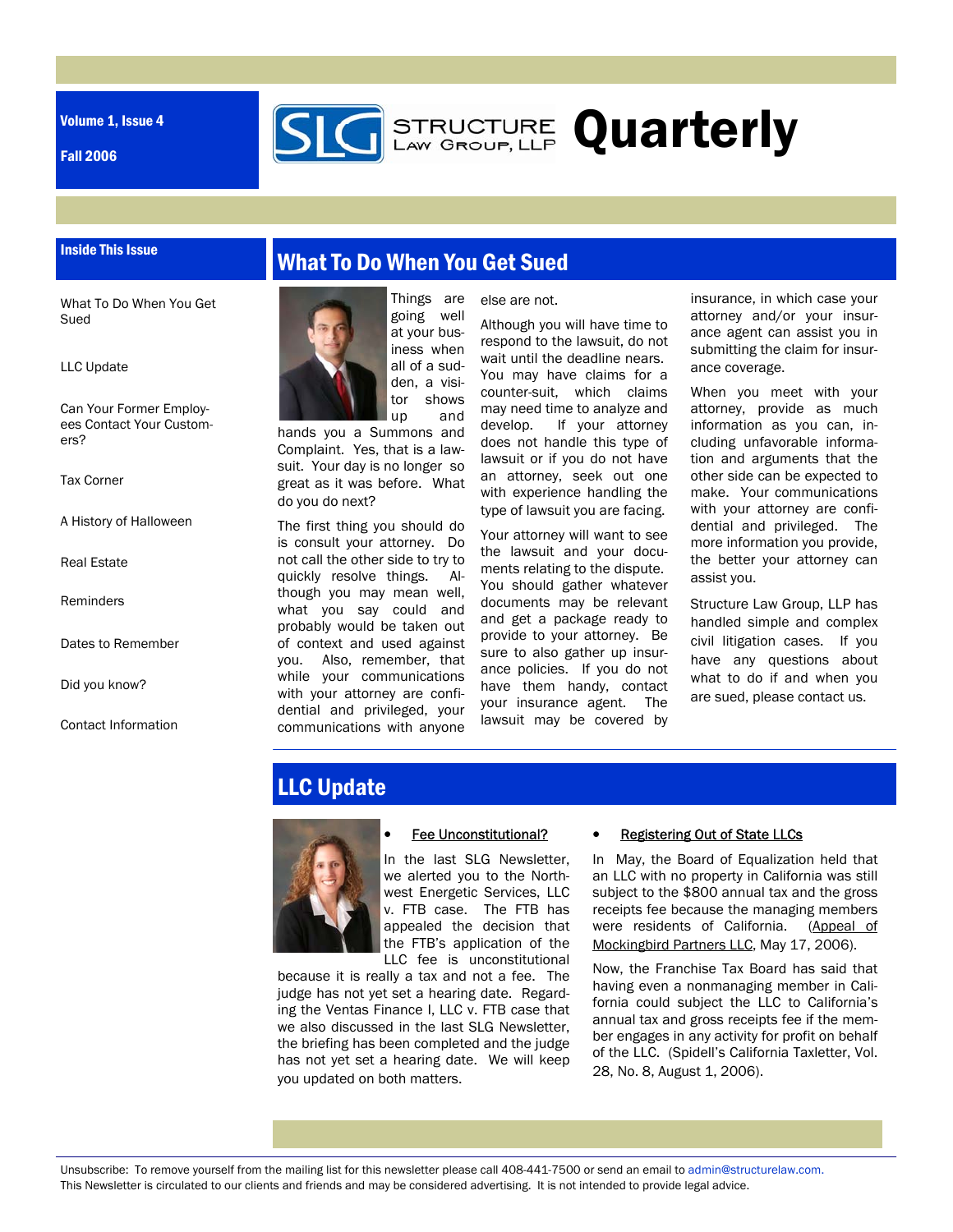#### Can Your Former Employees Contact Your Customers?

Under the law, a company's customer list generally qualifies as a trade secret. A former employee can be liable for misappropriation of trade secrets if he or she uses that confidential list to solicit business for anyone else. In other words, if a former employee solicits business from your customers, using your customer list, he or she could be found liable.

The key terms are "using your customer list" and "solicits business." If the former employee purchases a list from a marketing company and some of your customers happen to be on the list, that is acceptable because your customer list was not used. Even if no other list was purchased, a former employee can let his or her personal contacts know about his or her current contact information. But the former employee cannot ask for, or solicit, their business. Also, it should be noted that a former employee can reference your company name in an announcement, e.g. "formerly with Company X," provided that it is factually sound.

The above guidelines are

important not only in analyzing the conduct of former employees but also in analyzing the conduct of new hires who may be the former employees of your competitor.

Please contact Mark Figueiredo at (408) 441-7500 with questions regarding your specific situation.

**"A former employee can be liable for misappropriation of trade secrets…"** 



#### Tax Corner

More owners of closely held business can get estate tax relief. The IRS now says that rental property need not have been

actively managed by a decedent to receive estate tax breaks, as long as the decedent owned 20% or more of the firm that manages the property. If business interests make up over 35% of an estate's value, estate tax on the business portion can be deferred for up to five years and paid in up to 10 installments. Just 2% interest is charged on the first \$552,000 of deferred tax and 3.6% on the excess. (Source: The Kiplinger Tax Letter, Vol. 81, No. 15).

Reporting requirements for attorney fees change in 2007. Multiple 1099s will have to be filed if a lawyer is a payee on a check for a client's taxable damage award. The payer must send a 1099 to the attorney for the full amount of the check and also must give the client a 1099 listing the full amount of the taxable damages. Note that if the client is the sole payee on

the check, no 1099 form is required for the lawyer. (Source: The Kiplinger Tax Letter, Vol. 81, No. 15).

- Payroll Taxes. The District Court of New York recently held that an employer remained liable for unpaid taxes and is not excused from penalties even though a manager embezzled the funds. (Lanco Inns, D.D., N.Y.). The Spring issue of the SLG Newsletter discussed that individuals in a company can be held personally liable for these taxes, interest and penalties.
- **Celebrity Goodie Bags.** The IRS is now insisting that presenters and nominees for Oscars, Emmys and Grammys pay tax on goodie bags they receive at the awards shows. The value of the 2006 Oscar gift bag was estimated at over \$100,000. In the future, the IRS wants these celebrities to get 1099s for these goodie bags.

If you have any questions regarding the above changes, please contact Tamara Pow at (408) 441-7500.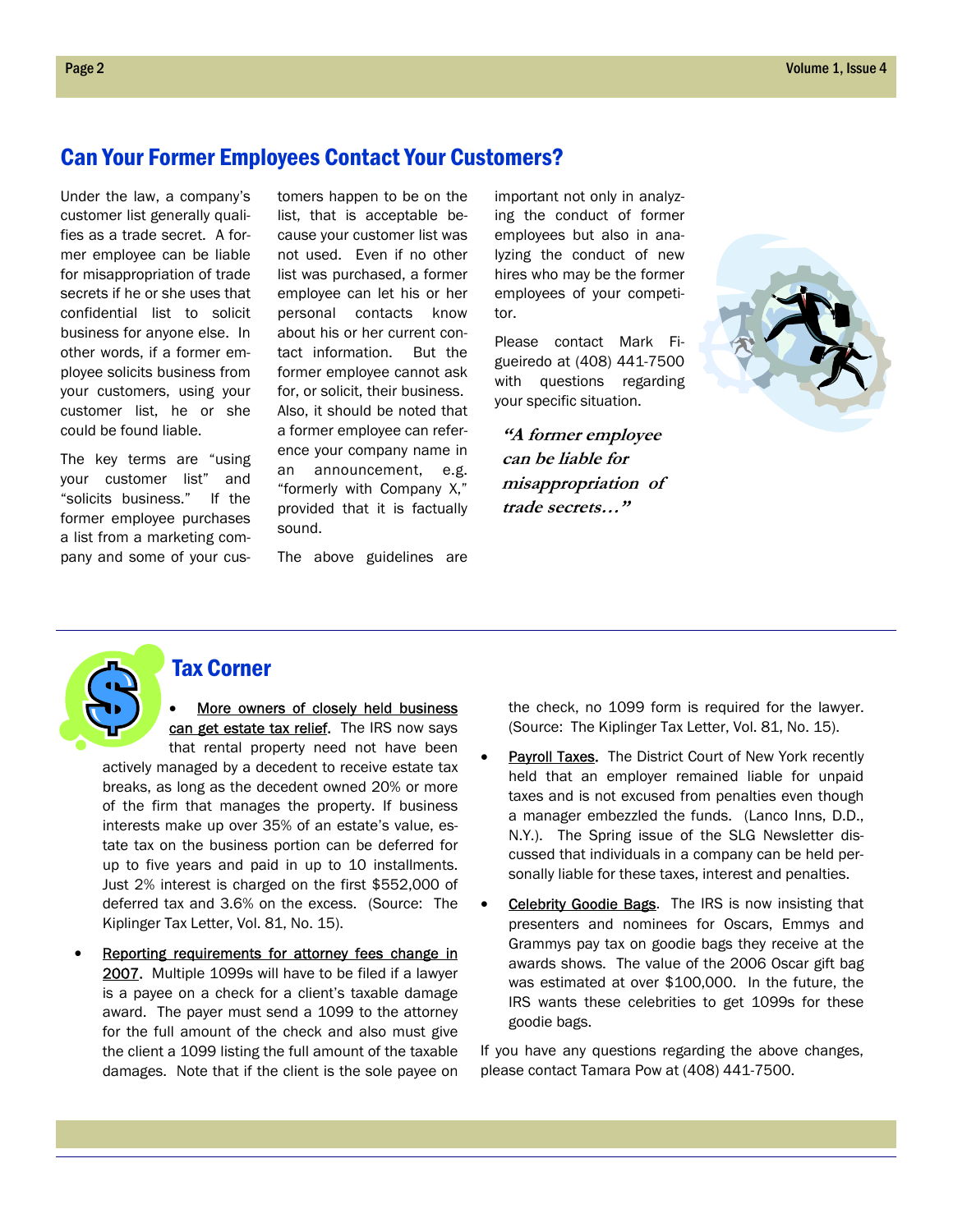## Halloween...Where Did It Begin?

Halloween. A time for children to dress up and go trick or treating for candy. A time for pumpkins to be carved and ghosts and goblins to come out from the shadows. But have you ever wondered how these traditions began?

The roots for Halloween germinated centuries ago during the Celtic celebration of the dead. The Celtic celebrated Samhain, the Lord of the Dead, on November 1. On the Eve of Samhain, It was said that the spirits of those who had passed during the year were out roaming around. In order to protect themselves from the evil spirits, people would paint their faces and dress up in wild costumes as a disguise. In order to allow the good spirits into the house, people would carve turnips and potatoes and place them in front of their front door. Faeries also came out on the Eve of Samhain and went from door to door begging for food for the hungry.

When the Roman Catholics conquered the Celts, they tried to extinguish the celebration. The Roman Catholics created All Saints Day or All Hallows Day on November 1 to

celebrate the saints, hoping that this would stop the celebration of Samhain. Instead, witchcraft was born and people believed that the devil and his followers were out on All Hallows Eve, October 31, which became a night for superstitious beliefs. Over the years

the name for All Hallows Eve was shortened to Halloween.

Through the years, the Europeans

brought the tradition of Halloween with them to the United States. The first recorded Halloween celebration in the United States was in 1921. Carving potatoes and turnips evolved into carving pumpkins. Going door to

door for food turned into going door to door for candy. Dressing up is still one of the most important parts of Halloween. Even though Halloween's roots originated in death and darkness, it is now a night for fun and celebration.



## Real Estate

**Covenants Not to Compete.** The Madera County Superior Court recently held that a Covenant Not to Compete, be-

tween two real estate investment development partners who agreed not to build, develop, or operate a warehouse without including the other partner, was unenforceable as a matter of law. The Court of Appeal affirmed the ruling, explaining that there are only two situations in California where a Covenant Not to Compete may be enforceable: (1) in the sale of a business, including goodwill, and (2) where a partner agrees not to compete in anticipation of dissolution of a business partnership. (Kelton v. Stravinski April 20, 2006).



## Reminders and Other Items of Note

**End-of-Year Planning.** If you want to dissolve an entity before year-end, the appropriate paper-

work must be filed with the Secretary of State by December 31, but we recommend filing as soon as possible.

- Note: If an entity is formed during the last two weeks of the year, it will not incur taxes for 2006.
- S Corporation Audits. Many more S Corporations will be audited this year. The IRS is completing 1,200 audits of 2003 S corporation returns, and 3,800 lineby-line audits for 2004. Agents are looking for companies paying little or no salary to owners in order to minimize employment taxes. (Source: Kiplinger Tax Letter, Vol. 81, No. 16, August 11, 2006).

Please contact our office at (408) 441-7500 if we can be of any assistance with the formation or dissolution of an entity.